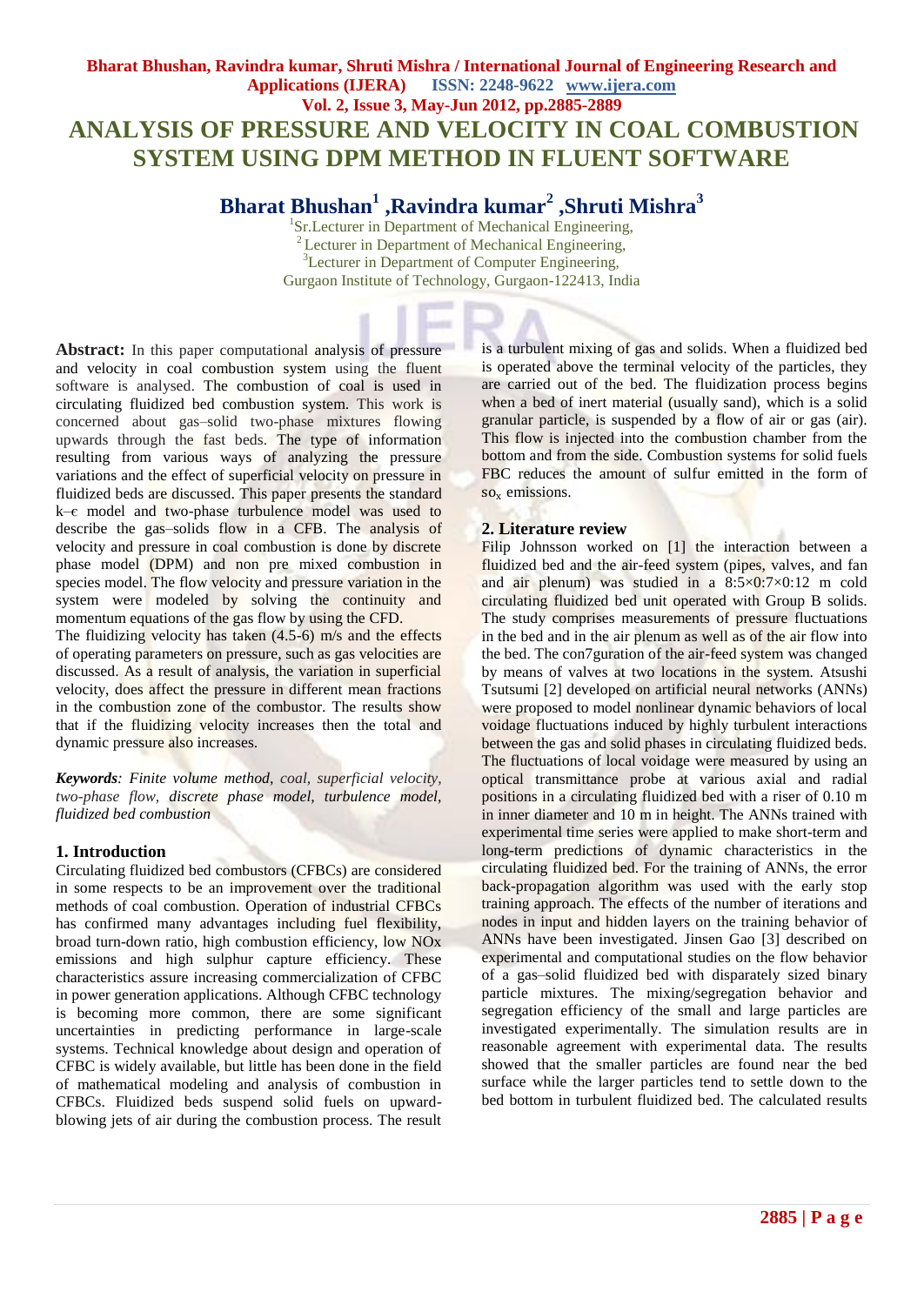also show that the small particles move downward in the wall region and upward in the core.

G.N. Ahuja focused on [4] the hydrodynamics of a gas–solid fluidized bedwas studied using a combination of experiments and CFD simulations. A multifluid Eulerian model incorporating the kinetic theory for solid particles is used to simulate the gas–solid flow. The effects of superficial gas velocity, presence of draft tube and type of sparging on the solid hold-up and solid circulation patterns have been studied with the help of experiments and CFD simulations. A 2Dmultifluid Eulerian model integrating the kinetic theory of granular flows is developed. Liang Yu presented on [5] A new numerical model based on the two-fluid model (TFM) including the kinetic theory of granular flow (KTGF) and complicated reactions has been developed to simulate coal gasification in a bubbling fluidized bed gasifier (BFBG). The collision between particles is described by KTGF. The coal gasification rates are determined by combining Arrhenius rate and diffusion rate for heterogeneous reactions or turbulent mixing rate for homogeneous reactions. The flow behaviors of gas and solid phases in the bed and freeboard can be predicted, which are not easy to be measured through the experiments.

J.C.S.C. Bastos focused on [6] Radial solids velocity profiles were computed on seven axial levels in the riser of a highflux circulating fluidized bed (HFCFB) using a two-phase 3- D computational fluid dynamics model. The computed solids velocities were compared with experimental data on a riser with an internal diameter of 76 mm and a height of 10 m, at a high solids flux of  $300 \text{kg} \text{m}^{-2} \text{s}^{-1}$  and a superficial velocity of 8ms<sup>-1</sup>. Several hundreds of experimental and numerical studies on CFBs have been carried out at low fluxes of less than 200kgm<sup>-2</sup>s<sup>-1</sup>, whereas only a few limited useful studies have dealt with high solids flux. Adnan Almuttahar [7] focused on A computational fluid dynamics (CFD) model was developed to simulate the hydrodynamics of gas-solid flow in a circulating fluidized bed (CFB) riser at various fluidization conditions using the Eulerian–Granular<br>multiphase model. The model was evaluated multiphase model. The model was evaluated comprehensively by comparing its predictions with experimental results reported for a CFB riser operating at various solid mass fluxes and superficial gas velocities. The predicted solid volume fraction and axial particle velocity were in good agreement with the experimental data within the high density fast fluidization regime. However, the model showed some discrepancy in predicting the gas–solid flow behavior in the riser operating in dense suspension up-flow and low density fast fluidization regimes. Afsin Gungor [8] worked on a dynamic two dimensional model is developed considering the hydrodynamic behavior of CFB. In the modeling, the CFB riser is analyzed in two regions: The bottom zone in turbulent fluidization regime is modeled in detail as two-phase flow which is subdivided into a solid-free bubble phase and a solid-laden emulsion phase. In the upper zone core–annulus solids flow structure is established. Simulation model takes into account the axial and radial distribution of voidage, velocity and pressure drop for gas and

solid phase, and solids volume fraction and particle size distribution for solid phase. The model results are compared with and validated against atmospheric cold bed CFB units' experimental data given in the literature for axial and radial distribution of void fraction, solids volume fraction and particle velocity, total pressure drop along the bed height and radial solids flux. Hideya Nakamura [9] presented on modeling of particle fluidization behaviors in a rotating fluidized bed (RFB) was conducted. The proposed numerical model was based on a DEM (Discrete Element Method)-CFD (Computational Fluid Dynamics) coupling model. Fluid motion was calculated two dimensionally by solving the local averaged basic equations. Particle motion was calculated twodimensionally by the DEM. Calculation of fluid motion by the CFD and particle motions by the DEM were simultaneously conducted in the present model. F. Okasha and M. Miccio [10] focused on a simple mathematical model has been developed to simulate the wet jet in fluidized bed. The different stages involved inside the jet zone have been estimated and analyzed. The evaporation stage of traveling droplets through the jet flare has been treated. The rates of evaporation of each size at all positions along the jet flare have been estimated according to the velocities and surrounding conditions. The final droplet sizes have been determined. Moreover, the total evaporation rate from traveling droplets, before collision either with entrained sand particles or flare boundaries, has been estimated.

#### **3. CFB Model Creation and Grid Generation in Gambit**

For the furnace as explained in a two dimensional model is created in GAMBIT 2.3.16. The 2D view of the furnace after modeling is as shown in Fig.1



Fig. 1 View of the model in 2D after modeling in GAMBIT 2.3.16

GAMBIT 2.3.16 was used for making 2D furnace geometry with width of 3.2m from the lower part and height 15m. Coarse mesh size of 0.01m was taken in order to have 9365 cells (18952 faces) and 9588 nodes for the whole geometry. It was used in order to have better accuracy. But using mesh results in 9365 cells (18952 faces), which requires smaller time steps, more number of iterations per time step and 4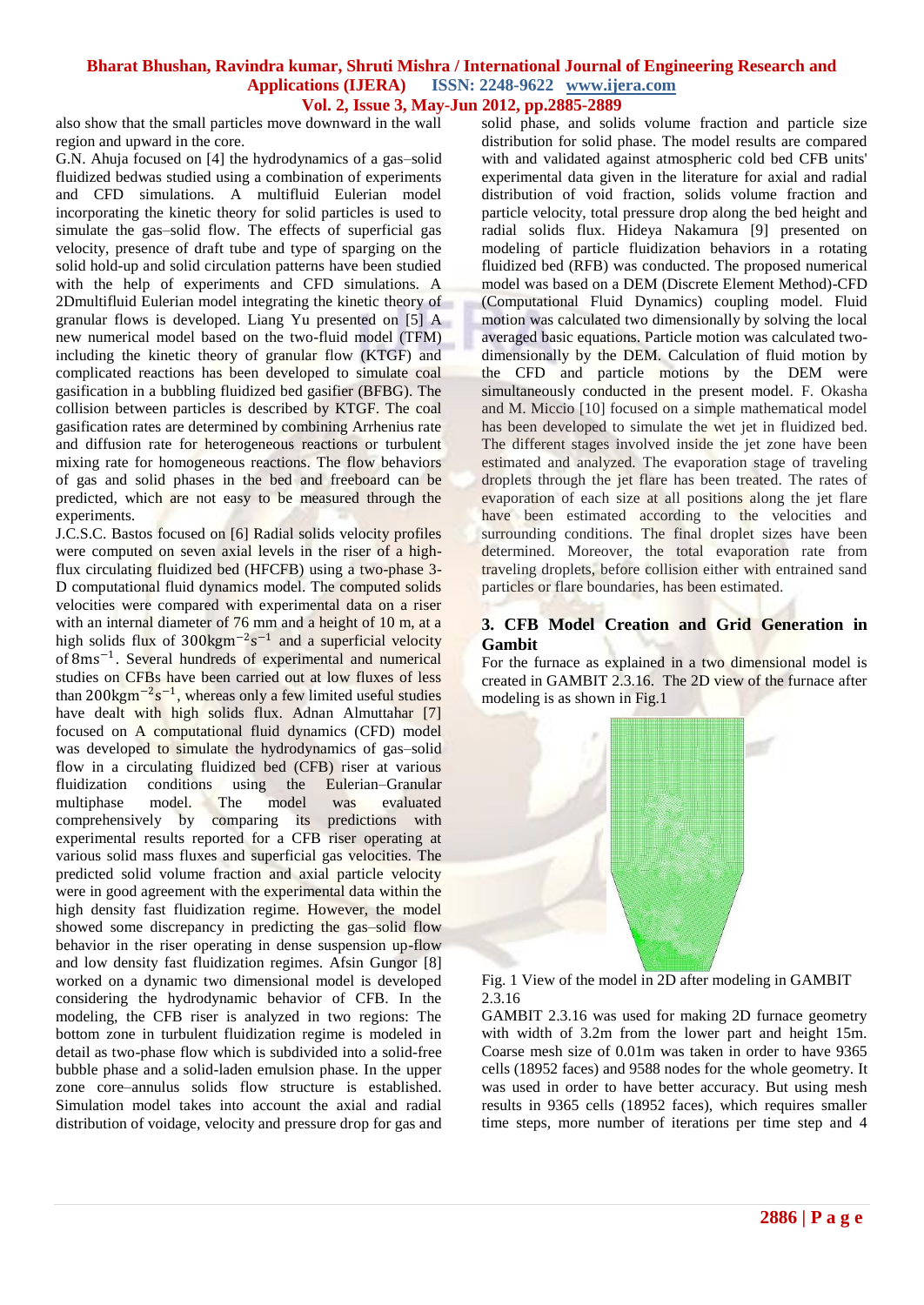times more calculation per iteration for the solution to converge.

#### **4. Selection of models for analysis**

FLUENT 6.2.16 was used for analysis. 2D segregated 1st order implicit steady solver is used. (The segregated solver must be used for multiphase calculations). Standard k-ε model with standard wall functions were used. The model constants are tabulated as:

|  |  | Table 1 .Model constants used for analysis as given below |  |  |  |  |  |  |  |  |
|--|--|-----------------------------------------------------------|--|--|--|--|--|--|--|--|
|--|--|-----------------------------------------------------------|--|--|--|--|--|--|--|--|

| ∑mu                          | 0.09 |  |
|------------------------------|------|--|
| $C1$ -Epsilon                | 1.44 |  |
| C <sub>2</sub> -Epsilon      | 1.92 |  |
| C <sub>3</sub> -Epsilon      | 13   |  |
| <b>TKE Prandtl Number</b>    |      |  |
| <b>TDR Prandtl Number</b>    | 13   |  |
| <b>Energy Prandtl Number</b> | 0.85 |  |

The non premixed combustion model is used for combustion and in DPM (discrete phase model) single type injection system is used for the solid fuel combustion.

#### **5. Boundary Conditions**

The boundary conditions are as equally important as the selection of the proper mathematical model. Initially, solid particle velocity was set at in minimum fluidization and gas velocity was assumed to have the same value everywhere in the bed. The temperature of the primary and secondary air was also set to 503k and 473k respectively. At the inlet, all velocities of all phases were specified. At the outlet, the pressure was assumed to be Atmospheric pressure. The gas tangential normal velocities on the wall were set to zero (no slip condition). The following boundary equation was applied for the tangential velocity of Particle on the wall.

| <b>Boundary</b>    | <b>Condition</b>                   |
|--------------------|------------------------------------|
| Inlet1             | Primary (Fluidized) Velocity inlet |
| Inlet <sub>2</sub> | Secondary Velocity inlet           |
| Particle flow      | Mass flow rate                     |
| outlet             | Pressure-outlet                    |

#### **6. Governing Equations**

When the non-adiabatic non-premixed combustion model is enabled, **FLUENT** solves the total enthalpy form of the energy equation:

$$
\frac{\partial}{\partial t}(\rho H) + \nabla \cdot (\vec{v} H \rho) = \nabla \cdot \left(\frac{k_t}{c_p} \nabla H\right) + S_h \tag{1}
$$

Under the assumption that the Lewis number  $(Le) = 1$ , the conduction and species diffusion terms combine to give the first term on the right-hand side of the above equation while the contribution from viscous dissipation appears in the nonconservative form as the second term. The total enthalpy  $H$  is defined as

$$
H = \sum_i Y_i H_i
$$

Where  $Y_j$  is the mass fraction of species  $j$  and

$$
H_j = \int_{T_{ref,j}}^{T} c_{p,j} dT + h_j^0(T_{ref,j})
$$
 (3)

 $h_j^0(T_{ref,j})$  is the formation enthalpy of species jat the reference temperature  $T_{ref,j}$ .

(2)

## **7. Standard k - є Model**

Another class of turbulence models is the two-equation models. The simplest one is the standard  $k - \epsilon$  model, which is proposed by *Launder and Spalding*. It is widely used in turbulence simulations because of its general applicability, robustness and economy. The two transport equations for the kinetic energy and dissipation rate are solved to form a characteristic scale for both turbulent velocity and length. These scales represent the turbulent viscosity.

The modeled transport equations for k and  $\epsilon$  in the realizable k -є model are

$$
\frac{\partial}{\partial t}(\rho k) + \frac{\partial}{\partial x_j}(\rho k u_j) = \frac{\partial}{\partial x_j} \left[ \left( \mu + \frac{\mu_t}{\sigma_k} \right) \frac{\partial k}{\partial x_j} \right] + G_k + G_b - \rho \epsilon -
$$
\n
$$
Y_M + S_k \tag{4}
$$

$$
\frac{\partial}{\partial t}(\rho \epsilon) + \frac{\partial}{\partial x_j}(\rho \epsilon u_j) = \frac{\partial}{\partial x_j} \left[ \left( \mu + \frac{\mu_t}{\sigma_{\epsilon}} \right) \frac{\partial \epsilon}{\partial x_j} \right] + \rho C_1 S_{\epsilon} - \rho C_2 \frac{\epsilon^2}{k + \sqrt{\epsilon \nu}} + C_{1\epsilon} \frac{\epsilon}{k} C_{3\epsilon} G_b + S_{\epsilon}
$$
\n(5)

$$
C_1 = \max\left[0.43, \frac{\eta}{\eta + 5}\right], \eta = S\frac{k}{\epsilon}, S = \sqrt{2S_{ij}S_{ij}} \quad (6)
$$

In these equations,  $G_k$  represents the generation of turbulence kinetic energy due to the mean velocity gradients.  $G_b$  is the generation of turbulence kinetic energy due to buoyancy.  $Y_M$ represents the contribution of the fluctuating dilatation in compressible turbulence to the overall dissipation rate.  $C_2$  and  $C_{1\text{C}}$  are constants.  $\sigma_k$  and  $\sigma_{\text{C}}$  are the turbulent Prandtl numbers for k and  $\epsilon$ , respectively. S<sub>k</sub> and S<sub>c</sub> are user-defined source terms.

#### **8. Results and discussion**

In this paper, the work has been done in fluent software. The pressure and velocity is analysed of coal combustion process in circulating fluidized bed combustor. Fluidizing velocities of 4.5m/s and 6m/s respectively are given to the air as two inlet velocity conditions for the coal combustion process. After that static pressure and velocity magnitude have been performed at these velocity conditions and some of the results obtained are shown below.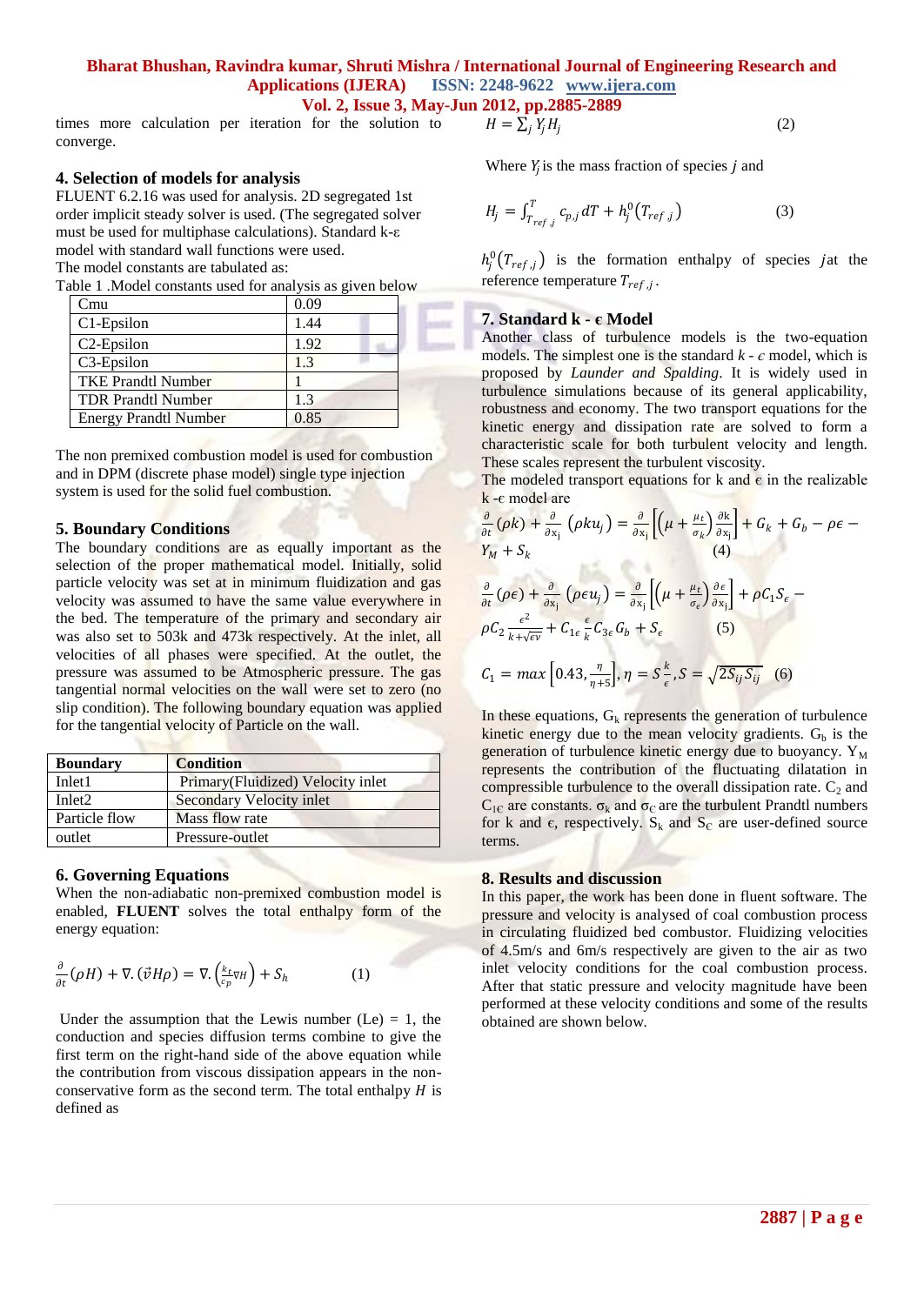

Fig.2 contours of velocity magnitude at 4.5m/s



Fig.3 contours of velocity magnitude at 6m/s



Fig.4 contours of static pressure at 4.5m/s



Fig.5 contours of static pressure at 6m/s

The value of static pressure is found in the combustor is 5.63 (Pascal) and 10.0 at fluidizing velocity 4.5m/s and 6m/s after combustion process. The static pressure is rapidly increased when air fuel velocity enters in the combustion chamber. In the combustor, maximum static pressure is at the inlet points of the furnace.

The total velocity is found in the CFB combustor is 5.96m/s and 8.49m/s after combustion process at fluidizing velocity 4.5m/s and 6m/s respectively. Fig.1 and 2 show the maximum velocity profile in the middle zone of the combustor during the combustion including primary and secondary air.

#### *8.1 Behaviour of velocity magnitude at different Mass flow rates of fuel*

Following plot of mass fraction of velocity magnitude vs. mass flow rate of fuel (kg/s) is obtained at different mass flow rate of fuel particles, which shows that velocity increases when the mass flow rate is increased. This is because of the effect of primary and secondary air.



Fig.6 Velocity magnitude vs. mass flow rate of fuel (kg/s) *8.2 Behaviour of Pressure at different fluidizing velocities* Following plots of various pressures vs. inlet air velocity obtained at different fluidizing velocities. This plots show that pressure increases as air velocity is increased. This is